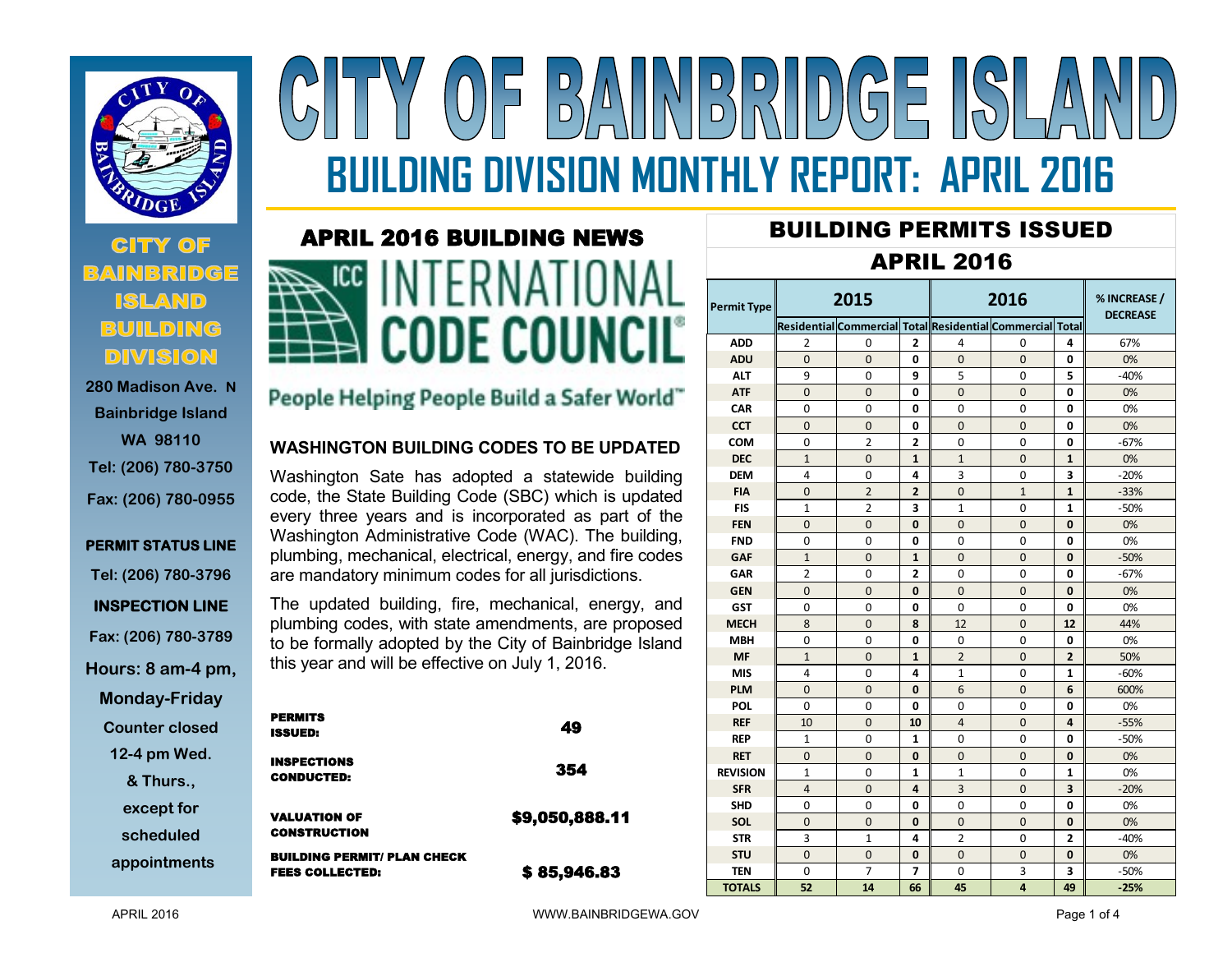#### **Permits Issued**

| <b>Permit Type</b>                              | <b>Permit Number</b> | Applicant                                          | <b>Project Description</b>                                                                                                                                                                                           | <b>Project Address</b>            | Date Issued | Valuation    |  |
|-------------------------------------------------|----------------------|----------------------------------------------------|----------------------------------------------------------------------------------------------------------------------------------------------------------------------------------------------------------------------|-----------------------------------|-------------|--------------|--|
| <b>Commercial Fire Alarm System</b>             | <b>BLD21424</b>      | <b>ROSEBUD LLC</b>                                 | Installation of fire alarm for six unit condominiums (4-<br>plex/duplex)                                                                                                                                             | 117 MADRONA WAY<br><b>NE</b>      | 04/27/2016  | \$8,000.00   |  |
| <b>Commercial Fire Alarm System Total: 1</b>    |                      |                                                    |                                                                                                                                                                                                                      |                                   |             | \$8,000.00   |  |
| Commercial Tenant Improvement                   | BLD21405             | SCHWAGER STEVEN G & ANNE<br>W                      | Remove 3 existing walls, relocate existing entry door,<br>add sidelight                                                                                                                                              | 730 Ericksen Ave NE 04/05/2016    |             | \$3,000.00   |  |
| <b>Commercial Tenant Improvement</b>            | BLD21337             | Dr. Timothy C Verharen DDS                         | TEN for new Dentist Office.                                                                                                                                                                                          | 213 MADISON AVE<br>N              | 04/21/2016  | \$180,000.00 |  |
| <b>Commercial Tenant Improvement</b>            | <b>BLD21144</b>      | <b>MATTHEW DeSPAIN</b>                             | 707 sq ft commercial ten imp                                                                                                                                                                                         | 4633 NE WOODSON 04/27/2016<br>LN  |             | \$10,000.00  |  |
| Commercial Tenant Improvement 3<br>Total:       |                      |                                                    |                                                                                                                                                                                                                      |                                   |             | \$193,000.00 |  |
| <b>Residential Addition</b>                     | BLD21082             |                                                    | LAKE MICHAEL L & KATHERINE J Adding a 680 sq. ft. Patio Cover over existing patio.                                                                                                                                   | 4193 SORREL WAY<br><b>NE</b>      | 04/01/2016  | \$14,382.00  |  |
| <b>Residential Addition</b>                     | BLD21320             | MUELLER ANDREW                                     | Residential addition and new roof                                                                                                                                                                                    | 563 PARK AVE NE                   | 04/06/2016  | \$105,818.50 |  |
| <b>Residential Addition</b>                     | BLD21368             | <b>MONROE MARK</b>                                 | ALT for new 100 sq. ft. breakfast nook.                                                                                                                                                                              | 800 Park Ave                      | 04/22/2016  | \$15,551.00  |  |
| <b>Residential Addition</b>                     | BLD21315             | Sharon & William Price                             | Addition/enclosure of 130 sqft space + 220 sf deck                                                                                                                                                                   | 9222 FLETCHER<br><b>BAY RD NE</b> | 04/22/2016  | \$24,869.30  |  |
| <b>Residential Addition Total: 4</b>            |                      |                                                    |                                                                                                                                                                                                                      |                                   |             | \$160,620.80 |  |
| <b>Residential Alteration</b>                   | BLD21323             | MADIGAN WILLIAM E & MARSHA<br>M                    | Convert existing 480 sq. ft. garage to new BEDROOM 11351 NE WING<br>and ADDING a new 600 sq. ft. ATTACHED Garage.                                                                                                    | POINT WAY                         | 04/13/2016  | \$85,940.00  |  |
| <b>Residential Alteration</b>                   | BLD21415             | <b>CATE BARBARA</b>                                | Remodel Master Bedroom & Bathroom. Demo walk-in<br>closet & new 2 ft deep closet. New bathroom fixtures.<br>Adding new Exterior Door to new Deck.                                                                    | 643 Annie Rose Ln<br><b>NW</b>    | 04/14/2016  | \$2,000.00   |  |
| <b>Residential Alteration</b>                   | BLD21340             | DOUGLAS OSWALD & JULIE<br><b>HACKWORTH</b>         | Remodel of existing home in existing footprint.<br>Remove and/or replace doors and windows, alteration<br>to exteriors including roof / column replacement of<br>small patio area on the landward side of the house. | 3780 Point White Dr<br><b>NE</b>  | 04/19/2016  | \$230,000.00 |  |
| <b>Residential Alteration</b>                   | <b>BLD21247</b>      | <b>HARRISON DAVID &amp; CYNTHIA</b>                | Remodel Master Bathroom. Replace attic insulation<br>above 2nd floor only!                                                                                                                                           | 12249 Arrow Point<br>Loop NE      | 04/20/2016  | \$70,000.00  |  |
| <b>Residential Alteration</b>                   | BLD21370             | RINGO THOMAS M & JAN M                             | Interior remodel of kitchen, living/dining room.<br>Modifications to exterior windows and interior structure<br>of the existing building.                                                                            | 4401 Point White Dr<br><b>NE</b>  | 04/22/2016  | \$100,000.00 |  |
| <b>Residential Alteration Total: 5</b>          |                      |                                                    |                                                                                                                                                                                                                      |                                   |             | \$487,940.00 |  |
| <b>Residential Deck</b>                         | BLD21419             | STEEN RYAN P & ANNA M                              | Repair/replace appx 750sqft existing decking including 10253 NE DARDEN<br>one new beam and decking. Add 340sqft new deck. LN                                                                                         |                                   | 04/19/2016  | \$41,952.00  |  |
| <b>Residential Deck Total: 1</b><br>\$41,952.00 |                      |                                                    |                                                                                                                                                                                                                      |                                   |             |              |  |
| <b>Residential Demolition</b>                   | <b>BLD21426 DEM</b>  | <b>TWOMBLY GREG &amp; MARY</b><br>CATHERINE WALTER | Demo down to studs to prepare for building permit<br>issuance to replace windows, doors, and insulation                                                                                                              | 10875 Bill Point Cir<br><b>NE</b> | 04/22/2016  |              |  |
| <b>Residential Demolition</b>                   | BLD21447             | PUGET SOUND ISLAND<br>PROPERTIES LLC               | Demo existing SFR and Attached Garage built in 1967. 7256 Madrona Dr NE 04/25/2016                                                                                                                                   |                                   |             |              |  |
| <b>Residential Demolition</b>                   | BLD21454             | <b>WREN CHRISTOPHER &amp;</b><br><b>ELEANOR B</b>  | Demo SFR built in 1930!                                                                                                                                                                                              | 8443 Ferncliff Ave<br><b>NE</b>   | 04/26/2016  |              |  |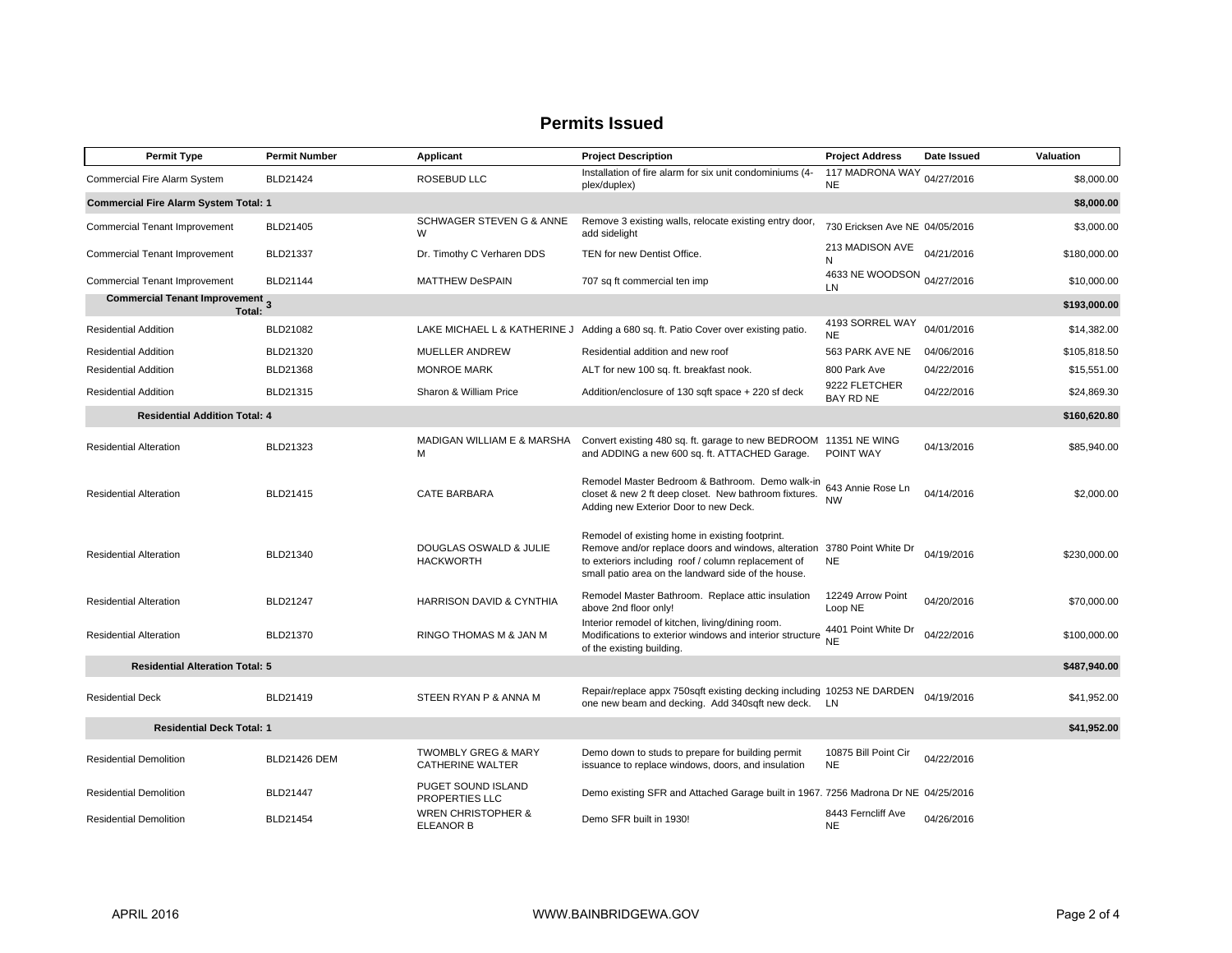#### **Permits Issued**

| <b>Permit Type</b>                                           | <b>Permit Number</b> | Applicant                                                | <b>Project Description</b>                                                                 | <b>Project Address</b>                       | Date Issued | Valuation      |  |  |
|--------------------------------------------------------------|----------------------|----------------------------------------------------------|--------------------------------------------------------------------------------------------|----------------------------------------------|-------------|----------------|--|--|
| <b>Residential Demolition Total: 3</b><br>\$0.00             |                      |                                                          |                                                                                            |                                              |             |                |  |  |
| Residential Fire Sprinkler System                            | <b>BLD20916 FIS</b>  | <b>LUXURY HOMES &amp;</b><br>DEVELOPMENT INC             | Installation of an automatic fire sprinkler system in new 11875 SUNRISE DR<br><b>SFR</b>   | <b>NE</b>                                    | 04/06/2016  | \$10,950.00    |  |  |
| Residential Fire Sprinkler System 1<br>\$10,950.00<br>Total: |                      |                                                          |                                                                                            |                                              |             |                |  |  |
| Residential Mechanical                                       | <b>BLD20629 MEC</b>  | PAUL BIANCHI DSGN & CONST<br><b>INC</b>                  | Remodel of 1925 farmhouse w new<br>foundation/basement. Add LP Tank and gas line           | 2615 Toe Jam Hill Rd 04/04/2016<br><b>NE</b> |             |                |  |  |
| Residential Mechanical                                       | BLD21431             | ETTERS TIM E & SARAH E                                   | Upgrade/replace heat pump and air handler                                                  | 3010 Pleasant Beach 04/05/2016<br>Dr NE      |             |                |  |  |
| Residential Mechanical                                       | BLD21444             | DAVID SCOTT L & BARASH<br><b>LOUISA</b>                  | Install new LP tank and ext gas line                                                       | **NO SITUS<br>ADDRESS **                     | 04/07/2016  |                |  |  |
| Residential Mechanical                                       | BLD21441             | ALEXANDER DEAN M & ALISON F<br><b>TRUSTEES</b>           | Install new mini-split ductless heat pump                                                  | 8342 NE SUMANEE<br>PI                        | 04/07/2016  |                |  |  |
| Residential Mechanical                                       | BLD21442             | COOK DAVID J & DOREEN D                                  | Replace existing heat pump                                                                 | 7100 BLUE SKY LN<br><b>NE</b>                | 04/14/2016  |                |  |  |
| Residential Mechanical                                       | BLD21443             | HALBERT CHARLES & SANDRA                                 | Replace existing heat pump                                                                 | 1218 AARON AVE                               | 04/14/2016  |                |  |  |
| Residential Mechanical                                       | BLD21463             | <b>SCOTT MICHAEL R</b>                                   | Replace existing LP Fireplace. Existing LP Tank.                                           | 400 WINSLOW WAY<br><b>E, UNIT 280</b>        | 04/18/2016  |                |  |  |
| Residential Mechanical                                       | BLD21466             | L                                                        | BIDDLE TROY A & HORN AMANDA Install new EXT LP line from existing tank to outdoor<br>patio | 402 Eakin Dr NW                              | 04/19/2016  |                |  |  |
| Residential Mechanical                                       | BLD21484             | RAHE RESTORATION LLC                                     | Install new ductless heat pump                                                             | <b>11905 VENICE</b><br>LOOP NE               | 04/29/2016  |                |  |  |
| Residential Mechanical                                       | BLD21485             | HUDSON THOMAS A & MYRA A                                 | Install new heat pump                                                                      | 5030 NEW SWEDEN<br>AVE NE                    | 04/29/2016  |                |  |  |
| Residential Mechanical                                       | BLD21486             | <b>BECKMANN GREGORY &amp;</b><br><b>REDMOND MARYBETH</b> | Install new on-demand LP water heater                                                      | **NO SITUS<br>ADDRESS **                     | 04/29/2016  |                |  |  |
| Residential Mechanical                                       | BLD21487             | <b>KELLER STEVE</b>                                      | Replace existing heat pump                                                                 | **NO SITUS<br>ADDRESS **                     | 04/29/2016  |                |  |  |
| <b>Residential Mechanical Total: 12</b>                      |                      |                                                          |                                                                                            |                                              |             | \$0.00         |  |  |
| <b>Residential Multi-Family</b>                              | BLD20239MF-L         | <b>BAINBRIDGE COMMUNITY</b><br><b>DEVELOPMENT LLC</b>    | Building L - 18 units.                                                                     | 363 AMBROSE LN<br><b>NW</b>                  | 04/29/2016  | \$4,151,249.05 |  |  |
| <b>Residential Multi-Family</b>                              | BLD20239MF-K         | <b>BAINBRIDGE COMMUNITY</b><br>DEVELOPMENT LLC           | Building K - 10 Units                                                                      | 203-275 WILLS LN<br><b>NW</b>                | 04/29/2016  | \$2,722,294.35 |  |  |
| <b>Residential Multi-Family Total: 2</b>                     |                      |                                                          |                                                                                            |                                              |             | \$6,873,543.40 |  |  |
| <b>Residential Miscellaneous</b>                             | <b>BLD21277</b>      | ANDERSON CHARLES S &<br>STANYON ALEXANDRA MC             | 430 sq ft stairs                                                                           | 6620 Bayview<br>Boulevard                    | 04/25/2016  | \$15,000.00    |  |  |
| <b>Residential Miscellaneous Total: 1</b><br>\$15,000.00     |                      |                                                          |                                                                                            |                                              |             |                |  |  |
| <b>Residential Plumbing</b>                                  | BLD21429             | KLABO JOHN A & S A 55199K                                | Replace existing electric water heater                                                     | 9330 NE<br><b>LOVGREEN RD E</b>              | 04/04/2016  |                |  |  |
| <b>Residential Plumbing</b>                                  | BLD21433             |                                                          | KRUSE MARK S & AMY L JTWROS Replace existing electric water heater                         | 10583 NE<br><b>BRACKENWOOD LN</b>            | 04/06/2016  |                |  |  |
| <b>Residential Plumbing</b>                                  | BLD21434             | <b>FERRONATO RICHARD</b>                                 | Replace existing electric water heater                                                     | 884 Cherry Ave NE                            | 04/06/2016  |                |  |  |
| <b>Residential Plumbing</b>                                  | BLD21435             | <b>KIRKPATRICK GLENN</b><br>ALEXANDER & LEILA DAVINA     | Replace existing electric water heater                                                     | 15600 Agatewood Rd 04/06/2016<br><b>NE</b>   |             |                |  |  |